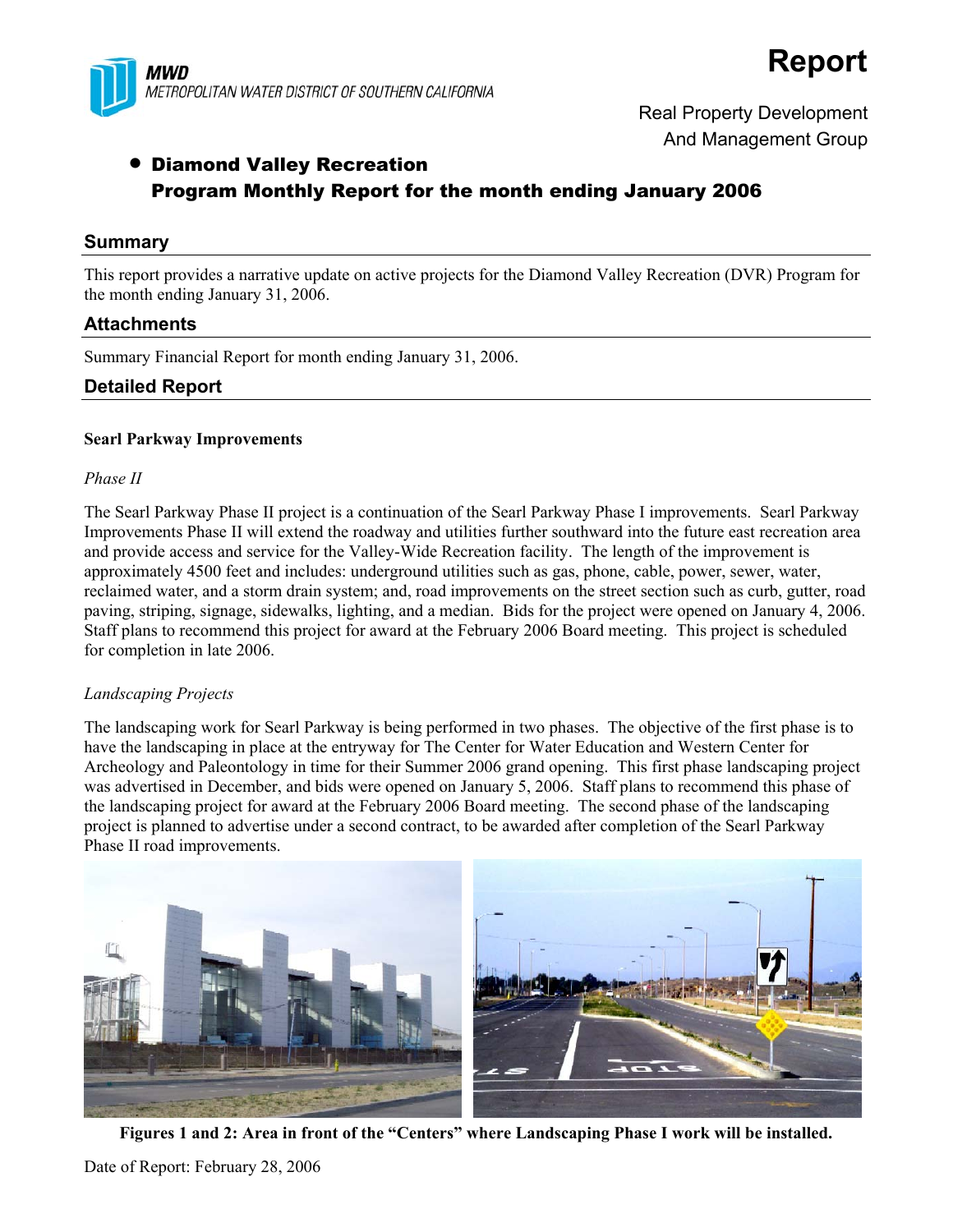## Board Report (Diamond Valley Recreation Program Monthly Report for the month ending January 2006)

#### *Salt Creek Channel Sewer Crossing Protection*

In February 2005, heavy rainfall exposed approximately 600 feet of sewer line, which was constructed as part of the Searl Parkway Improvements Phase I contract, along the Salt Creek Channel crossing. Protection of the sewer line is required to prevent exposure and possible rupture of the line, and subsequent sewage spill into the Salt Creek Channel. Metropolitan hired a consultant to investigate and recommend economically viable solutions for the protection of the sewer line at the Salt Creek Channel Crossing. In February, Metropolitan's consultant plans to provide design options with a plan to include the schedule for the environmental permit process, design, cost estimates, and construction. The design work for the protection of the sewer line requires approval by Eastern Municipal Water District. Staff plans to present the recommended solution to the Asset and Real Property and Recreation committees in March 2006.

#### **East Marina Utilities**

Utilities for the East Marina are currently being provided by trucking in water, trucking out sewage, by operating an electrical generator to provide power, and using non-land line (low reliability) service for telephone communications. One objective of the East Marina Utilities project is to upgrade or enhance the Metropolitan facilities at Diamond Valley Lake East Marina by providing permanent utility hook-ups. A second and more important objective is to provide increased opportunities and options for future development at the East Marina. The study phase for the East Marina utilities project is currently underway. Metropolitan's consultant will present recommendations for the alignment and installation of the marina utilities, as well as provide order of magnitude cost estimates for the project.

#### **East Recreation Lake Technical Assessment**

A technical assessment study is underway to establish design parameters for the 269-acre East Recreation Lake area, including the 80-acre recreation lake. The consultant's report will be finalized by March 2006 and includes eight elements: 1) Preliminary East Recreation Lake Design Development Plan; 2) Preliminary Swim Lagoon Design Development Plan; 3) East Recreation Groundwater Model; 4) East Recreation Lake Site Plan; 5) Existing and Proposed Infrastructure; 6) Proposed 18-inch Lake Fill Line; 7) Construction Cost Estimate; and, 8) Jurisdictional / Agency Requirements. Staff plans to present findings from the technical assessment study to the Board in April 2006.

## **Trails Program**

Metropolitan's objective is to develop a trail system with local agencies, including Riverside County and the City of Hemet, and the apparent RFP No. 760 Developer. The program goals are: 1) the development of a trails system on an incremental basis; 2) maximizing and combining federal, State, Metropolitan, and other regional and local funding; and, 3) responding to incremental growth in levels of use rather than anticipating the immediate development of a trails program. With these three goals in mind, the current trails program consists of improving the existing Lakeview Trail and planning the DVL-to-Lake Skinner Trail System. The current progress on these trails is briefly described below.

## *Lakeview Trails*

The current plan for future upgrades of the Lakeview Trail is contingent upon receipt of State grant funding. Metropolitan applied for this funding last fall and anticipates notification of grant funding in early February 2006. If the State does approve the grant funding, then staff will return to the Board for approval to utilize the grant funds.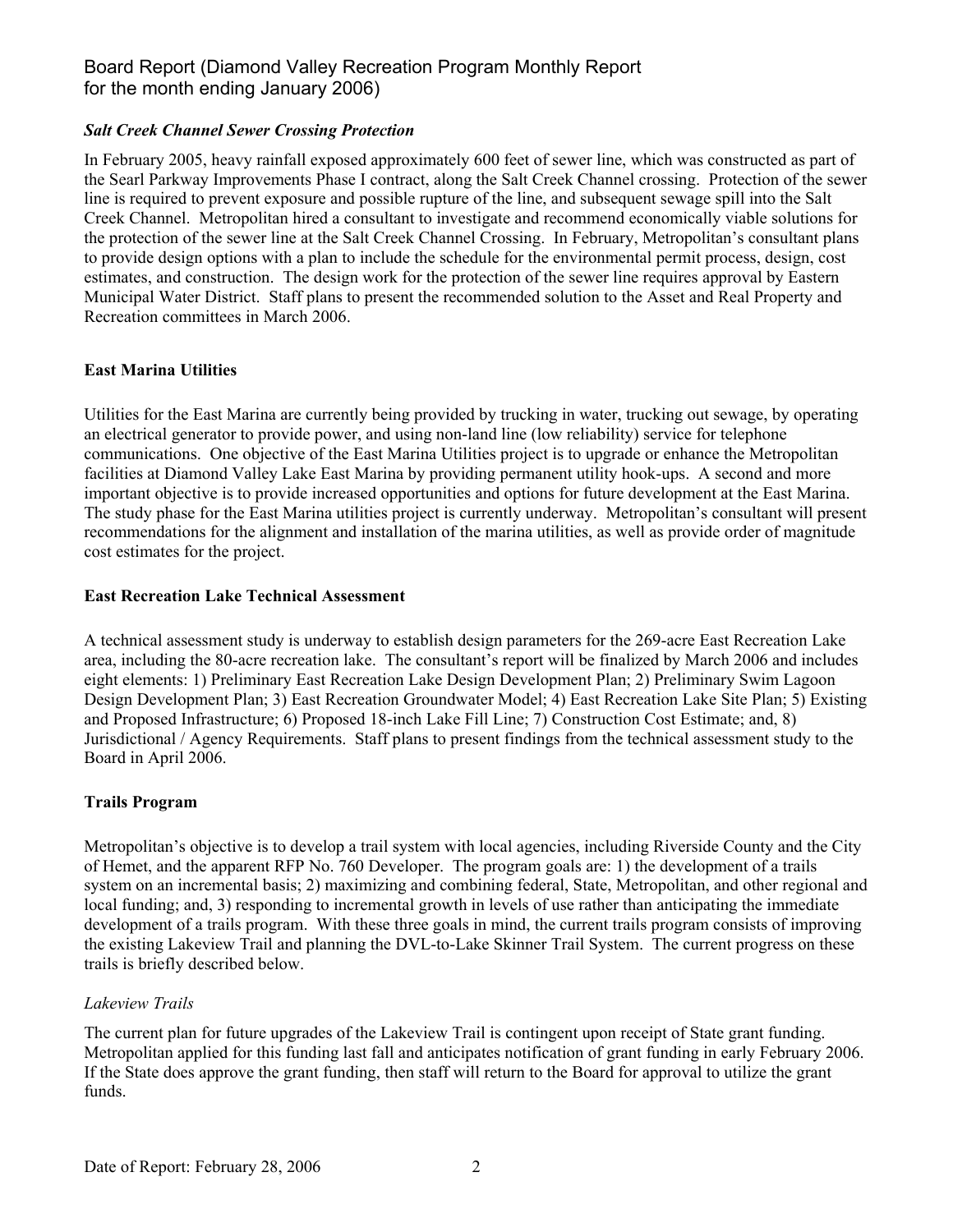## *DVL-to-Lake Skinner Trails*

Metropolitan is continuing to study alternative trail alignments for the DVL-to-Lake Skinner Trail. However, Metropolitan and other stakeholders are moving ahead with trail studies and planning in order to provide input into the RFP 760 negotiations.

#### **East Recreation Area and Land Development – RFP 760 Status Report**

At the November 8, 2005, Board meeting, the Chief Executive Officer was authorized to initiate negotiations with the Shopoff Group & Centex Homes (Shopoff/Centex) and continue discussions with the two remaining candidates, Lewis-Shea-Parsons-Ledo International and Lennar-Rancon LLC. The timeline objective for the negotiations is to have an exclusive negotiating agreement approved by spring 2006.

#### **Real Estate Appraisal and Disposition**

#### *DVL North Property*

On November 8, 2005, the Board affirmed the determination that the North Property is surplus land no longer necessary for Metropolitan's use. Pursuant to the California Surplus Lands Act, Metropolitan formally notified the required agencies of its intention to dispose of the North Property. The notified agencies had 60 days from the receipt of notification to contact Metropolitan and express their interest in purchasing this property at fair market value. Metropolitan received no responses from the notified agencies.

#### *Remaining Residential Properties*

Metropolitan has disposed of ten of the original eleven pieces of surplus DVL "east-side residential property." As of the end of January, the last remaining property is still on the market. As with previous surplus property sold, the proceeds from this property sale will be allocated to the DVL recreation program following Board approval.

#### **Tenant Construction Activities**

The following projects are directed and managed by Metropolitan leaseholders or tenants. The purpose for including the following information in this report is to keep Metropolitan's Board apprised of the tenants' progress towards providing recreational facilities at DVL.

## *Valley-Wide Recreation and Park District*

Valley-Wide Recreation and Park District is managing its own construction contract for its aquatic center and administration building. The tenant reports that their project is approximately 80 percent complete and scheduled to be open to the public in June 2006.

#### *Center for Water Education and Western Center for Archaeology and Paleontology*

The Center for Water Education and Western Center for Archaeology and Paleontology construction projects are independently managed and directed by their respective boards. Both projects are approximately 80 percent complete and scheduled to be open to the public in August 2006.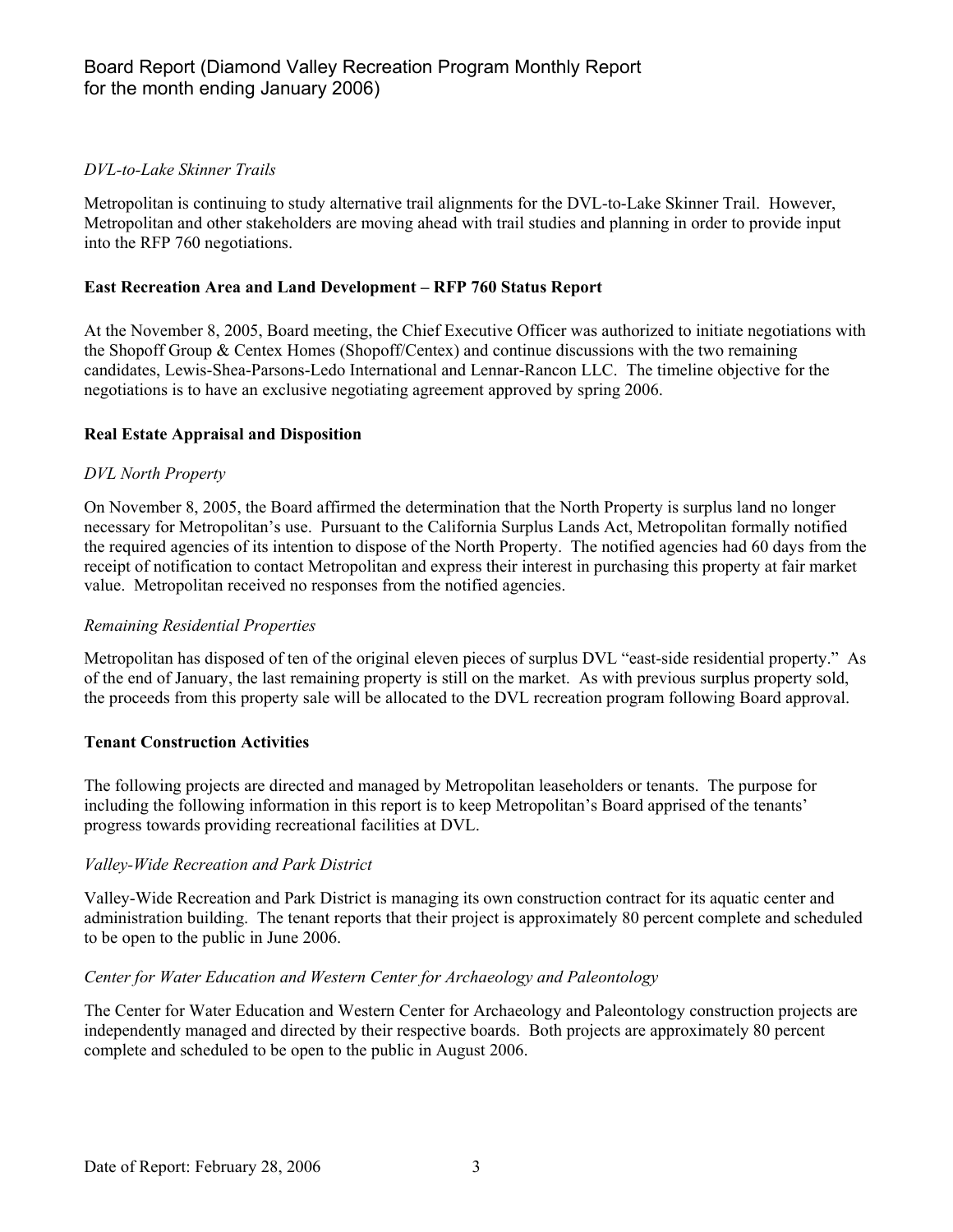## **DVR Program Budget**

The Diamond Valley Recreation (DVR) budget consists of unspent funds from the construction of Diamond Valley Lake, proceeds from the disposition of surplus lands previously acquired for the DVL Project, and funds from public and private sources as approved by the Board in August 2004. As of the end of January 2006, the DVR program budget has increased by \$4.3 million, due to surplus land sales.

| <b>TABLE 1</b>                                       |                             |                     |                                      |  |  |  |  |  |
|------------------------------------------------------|-----------------------------|---------------------|--------------------------------------|--|--|--|--|--|
| Capital Investment Plan                              |                             |                     |                                      |  |  |  |  |  |
| Activities Summary for month ending January 31, 2006 |                             |                     |                                      |  |  |  |  |  |
| <b>Activities</b>                                    | <b>Approved Budget</b>      | Expended            | <b>Percent of Budget</b><br>Expended |  |  |  |  |  |
|                                                      | (As of Jan. 2006)           | (Through Jan. 2006) | (Through Jan. 2006)                  |  |  |  |  |  |
|                                                      |                             |                     |                                      |  |  |  |  |  |
| <b>PLANNING &amp; SUPPORT</b>                        | $\mathcal{L}$<br>17,840,000 | \$<br>12,940,591    | 73%                                  |  |  |  |  |  |
| <b>IN-DESIGN &amp; COST ESTIMATES</b>                | \$<br>911,500               | \$<br>739,028       | 81%                                  |  |  |  |  |  |
| <b>IN-CONSTRUCTION PROJECTS</b>                      | \$<br>41,446,220            | \$<br>27,806,461    | 67%                                  |  |  |  |  |  |
| <b>COMPLETED PROJECTS</b>                            | \$<br>6,666,495             | \$<br>6,666,495     | 100%                                 |  |  |  |  |  |
| <b>REMAINING APPROVED FUNDS</b>                      | \$<br>1,284,203             |                     |                                      |  |  |  |  |  |
|                                                      |                             |                     |                                      |  |  |  |  |  |
| TOTAL                                                | \$68,148,418                | \$48,152,575        | 71%                                  |  |  |  |  |  |

| <b>AVAILABLE FUNDS</b> | 24,651,582 | Use of funds is subject to Board approval |
|------------------------|------------|-------------------------------------------|
| <b>BUDGET</b>          | 92,800,000 |                                           |

| <b>SURPLUS PROPERTY SALES</b> | æ<br>۰D | .320,089 | Use of funds is subject to Board approval |
|-------------------------------|---------|----------|-------------------------------------------|
|-------------------------------|---------|----------|-------------------------------------------|